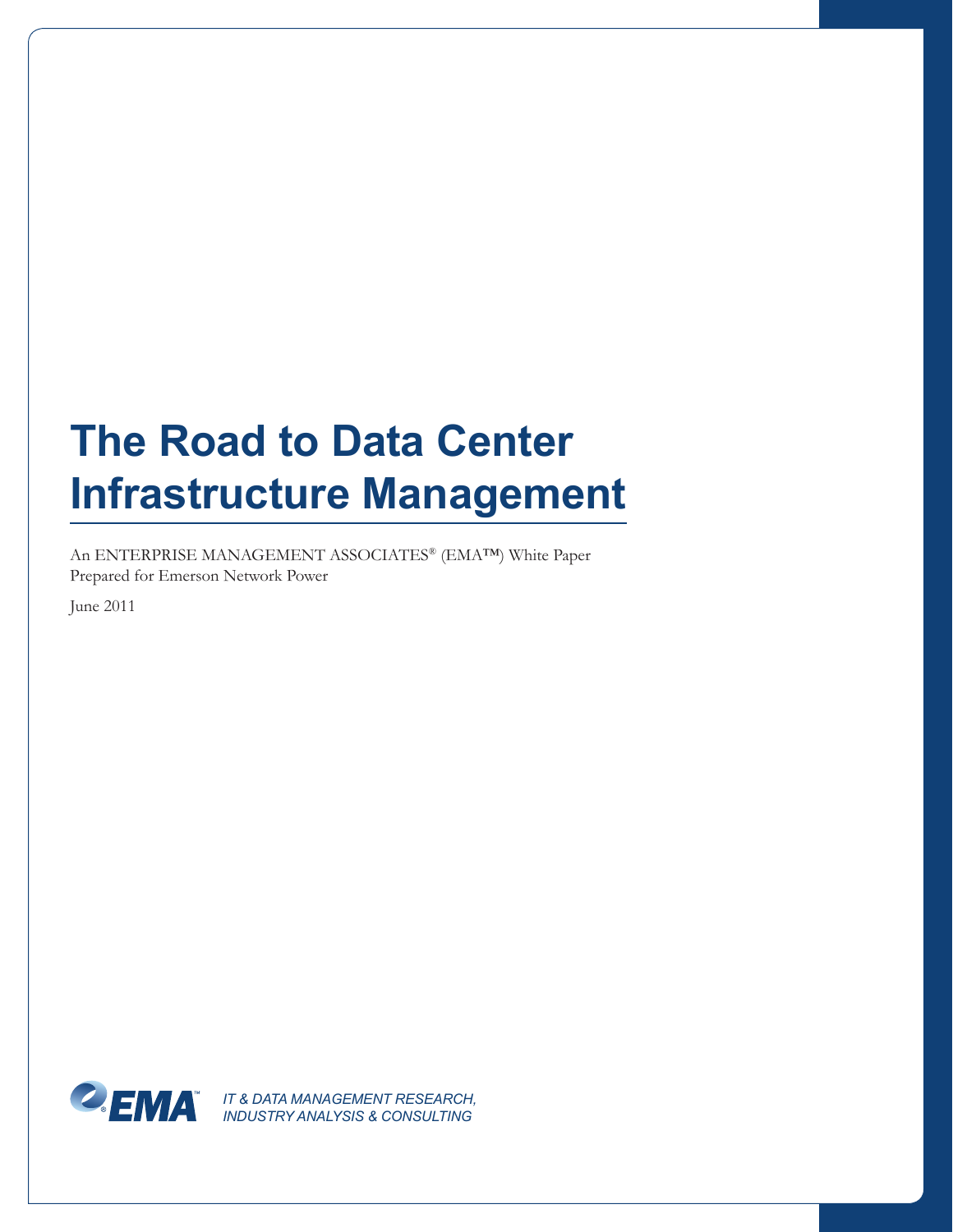# **Table of Contents**

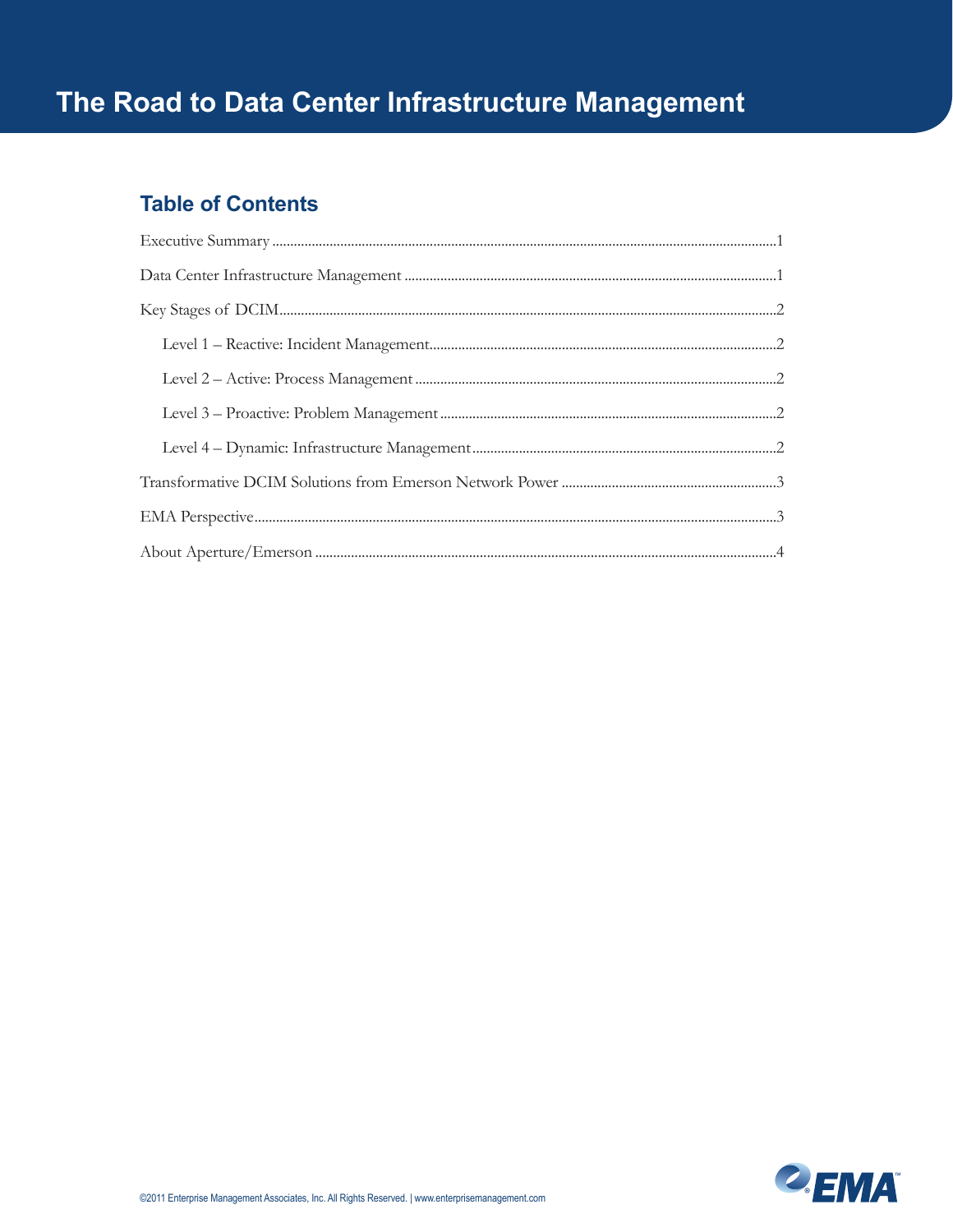### <span id="page-2-0"></span>**Executive Summary**

With an increased reliance on Information Technology (IT) infrastructure to drive business objectives, organizations are seeking innovative solutions for greater effectiveness in data center implementations while improving cost efficiencies. Data Center Infrastructure Management (DCIM) offers IT service improvements that can greatly improve the value of technology investments to the business through each phase of data center maturity. Automated solutions are critical enablers of DCIM initiatives that will establish holistic views of the environment and enable informed planning and decision-making for greater IT agility, performance, and cost-effectiveness.

## **Data Center Infrastructure Management**

In a grand departure from the chaotic data centers of the past, organizations are adopting new approaches to the planning, design, and ongoing administration of IT infrastructures. Traditional data center practices involved the acquisition of new equipment only as needed and the random deployment of it in conveniently available locations with little regard for environmental impacts or operational costs. Greatly improving on this antiquated model, DCIM offers best practice solutions designed to proactively bridge the gap between IT and facilities management in order to establish optimal data center configurations that minimize costs and maximize productivity.

Three principle elements comprise a DCIM implementation. First, granular details of the infrastructure need to be continuously collected and recorded in a centralized repository to enable an up-to-date, holistic view of the environment for easy identification of health status and areas of improvement. This information can then be used to enable the proactive planning, ongoing management, and problem resolution necessary for the second implementation element, establishing a stable and optimal environment for achieving business objectives. Finally, access and control must be maintained over the environment to prevent unexpected and unauthorized changes to the IT services that may reduce their effectiveness. Transitioning to a dynamic DCIM solution is, in most cases, not as straightforward as this over-simplified description may suggest. The extensive number of software and hardware components involved, along with complex environmental conditions (such as energy consumption and thermal conditions), contributes to some very substantial implementation challenges that need to be overcome.

With the right DCIM processes and automated solutions in place, however, organizations can achieve significant business benefits. With standardized management processes in place and a centralized data repository to reference, IT support personnel become more efficient in problem resolution and have more time available to focus on business improvement projects rather than reactive "firefighting." This also translates into reduced incidents of downtime and performance degradation, ensuring greater availability of IT servers for the business. With a greater understanding of infrastructure dependencies and conditions, strategic decisions can be made to transition existing environments and plan for new implementations that will cost-effectively meet capacity requirements and ensure on-going value in data center investments.

With a greater understanding of infrastructure dependencies and conditions, strategic decisions can be made to transition existing environments and plan for new implementations that will cost-effectively meet capacity requirements and ensure on-going value in data center investments.

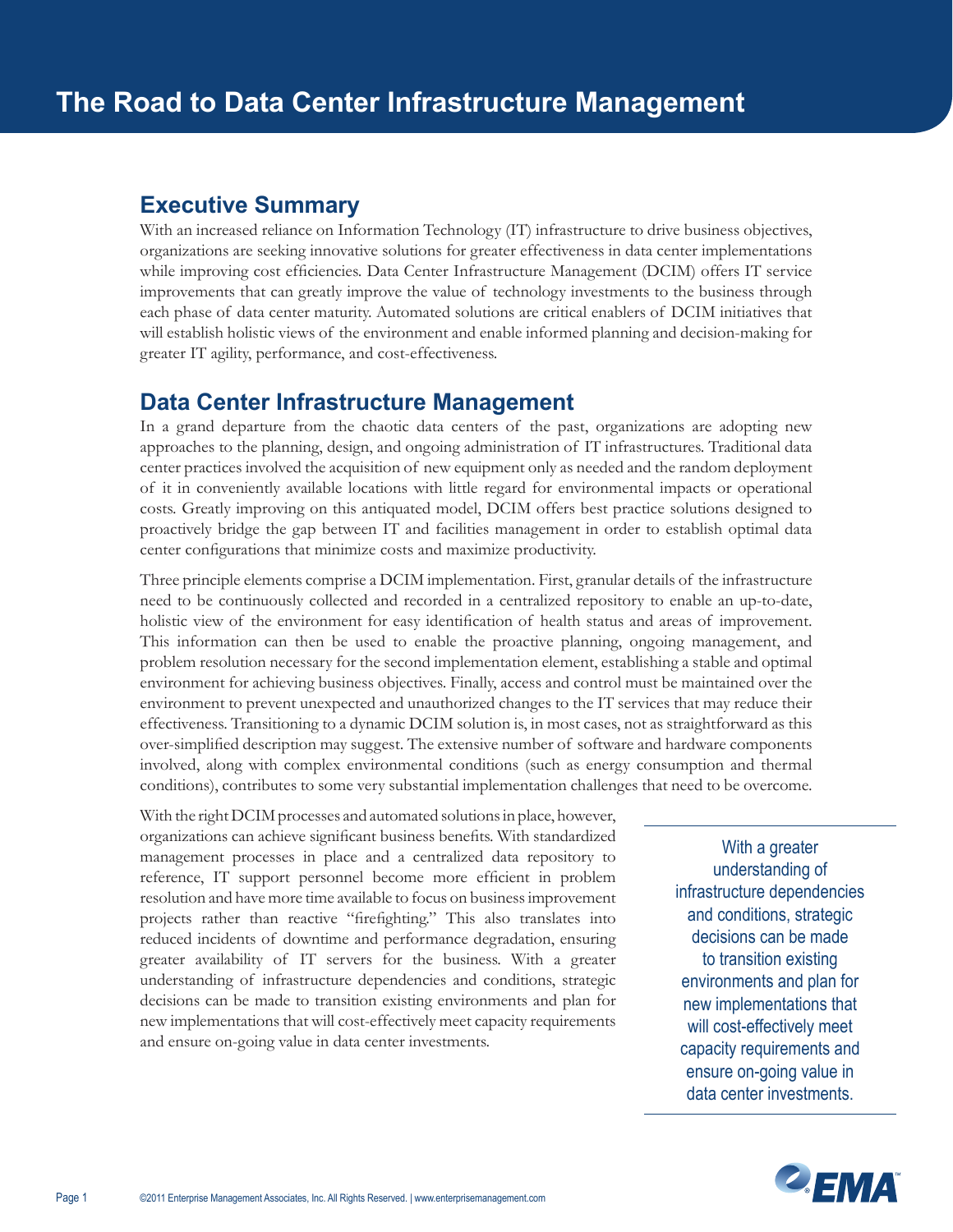## <span id="page-3-0"></span>**Key Stages of DCIM**

Data centers evolve at different rates commiserate to individual IT requirements, budget constraints, and available management resources. As data centers mature, however, they commonly reach clearly delineated plateaus in manageability. These four levels – reactive, active, proactive, and dynamic – comprise the primary stages in the EMA Data Center Maturity Model. For each of these phases, a prescriptive plan can be mapped to systematically move IT infrastructures through adoption of DCIM disciplines.

#### *Level 1 – Reactive: Incident Management*

This is the starting point for most data center implementations. IT staff are principally trying to survive day-to-day crises and what few management tools are employed, are generally device specific rather than enterprise-class. At this level, organizations should focus on process improvements for improved administrative efficiency and cost effectiveness. Begin with an identification of all assets in the infrastructure along with their dependencies and performance status. These details should be stored in a centralized repository that is continuously updated to enable an accurate and holistic view of the environment. Processes for regular system maintenance and problem remediation should also be established and documented with clearly defined roles for both facilities and operational IT support staff.

#### *Level 2 – Active: Process Management*

Although day-to-day operational issues are still the primary focus in this phase, some processes are now documented and repeatable, enabling some automation to be introduced. Standardized processes should be combined into logically organized workflows, and a change management process must be established to ensure updates and new implementations are properly authorized and tracked. Data center control and access restrictions should be adopted to minimize incidents of unauthorized use and inappropriate changes. Energy consumption and thermal conditions should be recorded and included in a centralized report. It should be noted that some processes in Level 2 can be implemented in Level 1 (and vice versa), but all services should be established before proceeding to Level 3.

#### *Level 3 – Proactive: Problem Management*

By now, environment problems are more easily remediated with procedure in place for root cause identification. Proactive problem prevention is now becoming the primary focus; management solutions are being selected strategically, rather than reactively. A holistic view of the infrastructure should now be available and can be visually modeled to enable informed decision-making on environment improvements. Energy reduction programs can now be introduced that will significantly reduce operational expenses. Capacity planning also becomes more proactive at this stage as future growth is anticipated and new acquisitions are identified for their long-term business value.

#### *Level 4 – Dynamic: Infrastructure Management*

At the most mature stage in pragmatic data center management, day-to-day performance and availability issues are largely managed by automation, so IT operations can focus on meeting evolving business requirements. A "closed loop" infrastructure control system ensures issues are proactively identified on both physical and virtual platforms before becoming business impacting. Governance bodies choose optimal IT solutions and configurations that address the needs of multiple business units and ensure they are implemented cooperatively across the disparate IT support organizations. The primary focus of IT is to ensure the on-going vitality of the business.

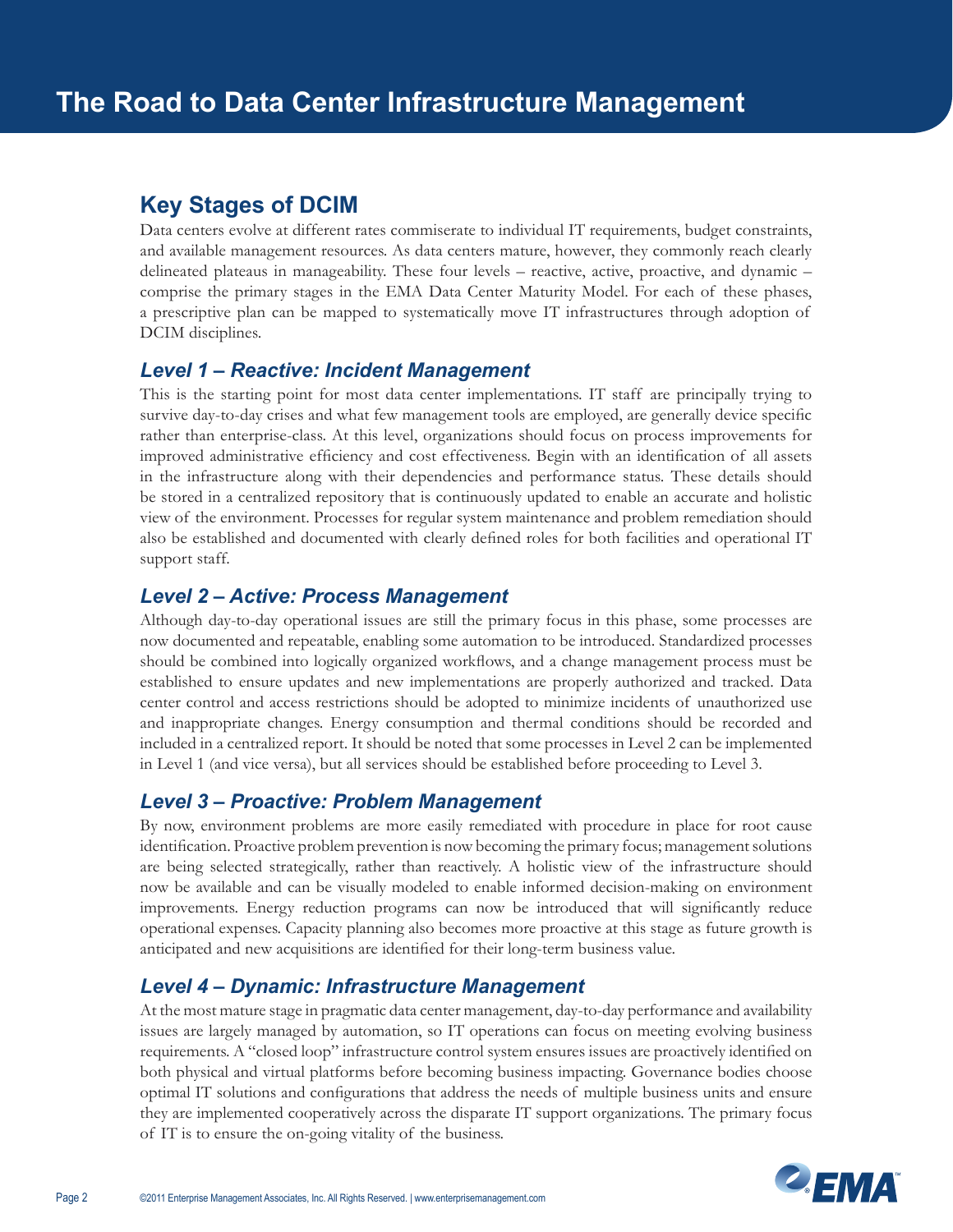## <span id="page-4-0"></span>**Transformative DCIM Solutions from Emerson Network Power**

Essential to the success of all stages in the move to full DCIM is the availability of centralized and integrated automation solutions. Organizations are advised to invest in a set of automated platforms that achieve the depth and breadth of support necessary to enable critical problem and incident management service improvements. Further, the adopted solutions must provide the advanced visibility and control to evolve the data center toward more proactive and dynamic management practices. Emerson Network Power achieves both these criteria with its extensible set of DCIM solution suites currently offered under the

Emerson Network Power achieves both these criteria with its extensible set of DCIM solution suites currently offered under the Aperture™, Liebert™, and Avocent® brands.

Aperture<sup>™,</sup> Liebert<sup>™</sup>, and Avocent<sup>®</sup> brands. Today, these comprehensive platforms collectively address the breadth of automation needs for transforming IT infrastructures across all four stages to achieve dynamic DCIM.

Taking this a step further, Emerson has announced it is actively unifying these solutions into a single, seamlessly-integrated platform designated as the Trellis™ platform. The first core Trellis platform modules are expected to be made generally available December 2011. Existing Emerson customers will be provided with a pathway to adopt this extensible platform and the current products will easily migrate to the new solution. With a vision of a holistic, end-to-end DCIM platform, Emerson Network Power is focused on enabling business-focused data center design, configuration, and management strategic decision-making for significantly improved operational efficiency and cost-effectiveness.

## **EMA Perspective**

Emerging technologies and changing business requirements are transforming traditional concepts of the data center. IT infrastructures are relied upon more than ever before to drive business success, but this increased dependence comes with a price. Increased IT utilization translates into an increased need for availability, security, reliability, and performance in IT investments; however, fully supporting these increased requirements will bloat traditional data center environments beyond manageability and with costs typically greater than available budgets.

To meet expanding IT requirements while keeping costs contained requires both effectiveness and efficiency in data center implementations. Establishing this will be an extremely time-consuming and unreliable process if performed by traditional manual processes alone. Automation is essential for detailed intelligence gathering and enabling rapid infrastructure changes with minimal business impact. Caution should be employed, however, in the selection of automated tools that will be adopted to enable this level of IT agility. Although the immediate reaction in many cases might be to utilize automated point solutions to resolve specific problems as they occur, this will not achieve the much more important goal of enabling data center service improvements across the support stack. EMA recommends enterprises invest in a holistic DCIM platform that will lay the foundation today for a more dynamic, end-to-end business-focused IT infrastructure tomorrow.